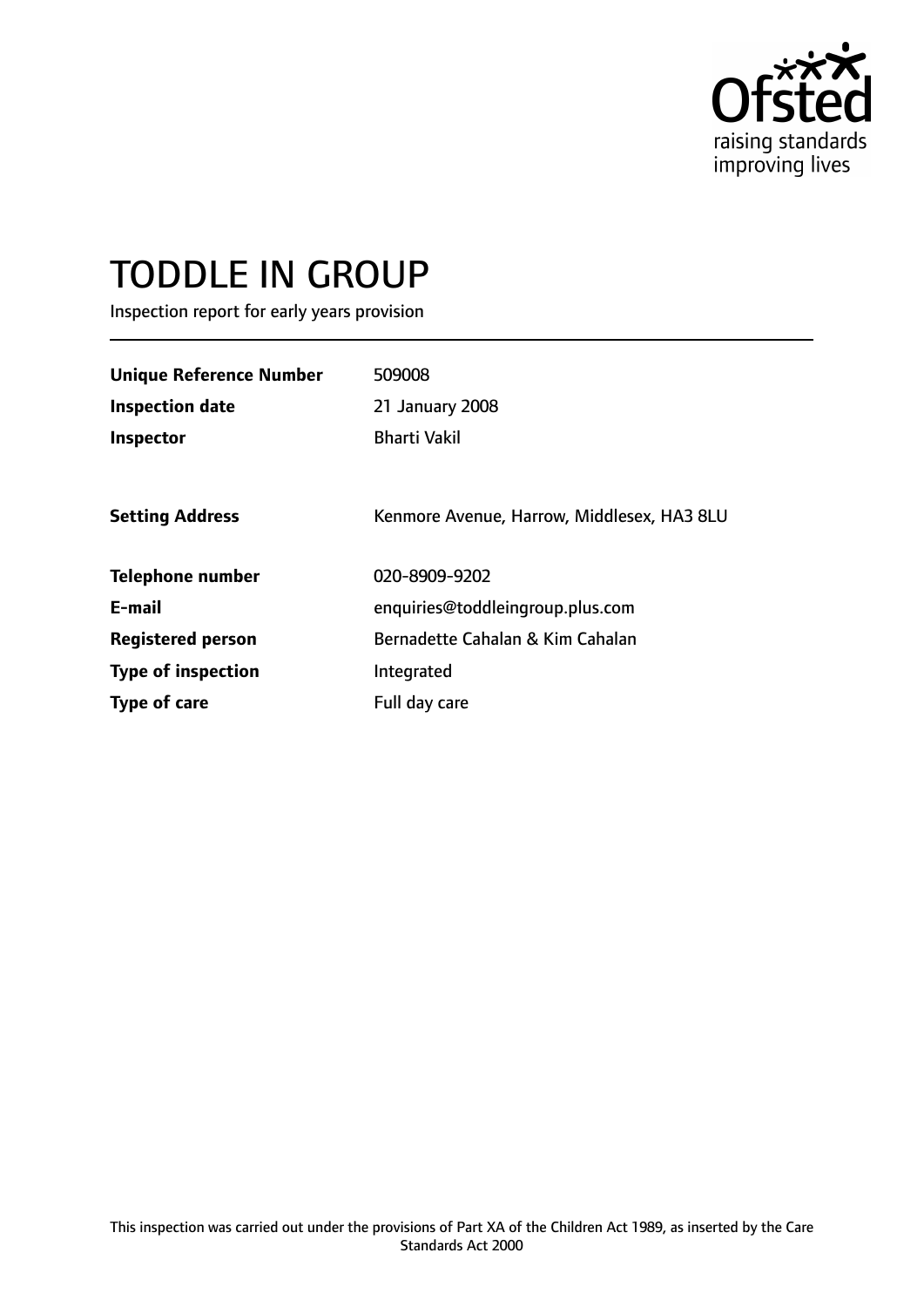#### **ABOUT THIS INSPECTION**

The purpose of this inspection is to assure government, parents and the public of the quality of childcare and, if applicable, of nursery education. The inspection was carried out under Part XA Children Act 1989 asintroduced by the Care Standards Act 2000 and, where nursery education is provided, under Schedule 26 of the School Standards and Framework Act 1998.

This report details the main strengths and any areas for improvement identified during the inspection. The judgements included in the report are made in relation to the outcomes for children set out in the Children Act 2004; the National Standards for under 8s day care and childminding; and, where nursery education is provided, the *Curriculum guidance for the foundation stage.*

The report includes information on any complaints about the childcare provision which Ofsted has received since the last inspection or registration or 1 April 2004 whichever is the later.

#### **The key inspection judgements and what they mean**

*Outstanding: this aspect of the provision is of exceptionally high quality Good: this aspect of the provision is strong Satisfactory: this aspect of the provision is sound Inadequate: this aspect of the provision is not good enough*

For more information about early years inspections, please see the booklet *Are you ready for your inspection?* which is available from Ofsted's website: *www.ofsted.gov.uk.*

## **THE QUALITY AND STANDARDS OF THE CARE AND NURSERY EDUCATION**

On the basis of the evidence collected on this inspection:

The quality and standards of the care are good. The registered person meets the National Standards for under 8s day care and childminding.

The quality and standards of the nursery education are good.

## **WHAT SORT OF SETTING IS IT?**

Toddle In is a privately owned setting and was registered in 1995. The nursery operates from a Scout premises in Kenton in the London borough of Harrow. It has use of four rooms, children are based within the two main rooms according to their ages. Two rooms are used for physical play and creative arts activities. There is an enclosed outdoor play area.

A maximum of 58 children from one year to under five years may attend the nursery at any one time. It is open from 08.30 to 18.00 each week day for 49 weeks of the year. Children may attend either a full day or morning sessions from 08.30 to 13.00 or afternoon sessions from 13.00 to 18.00. There are currently 50 children on roll. Of these, 18 children receive funding for nursery education. Children come from the local and wider community. The setting currently supports a number of children with learning difficulties and/or disabilities and those who speak English as an additional language.

The staff team consists of 12 members and 11 staff, including the joint-managers hold appropriate early years qualifications.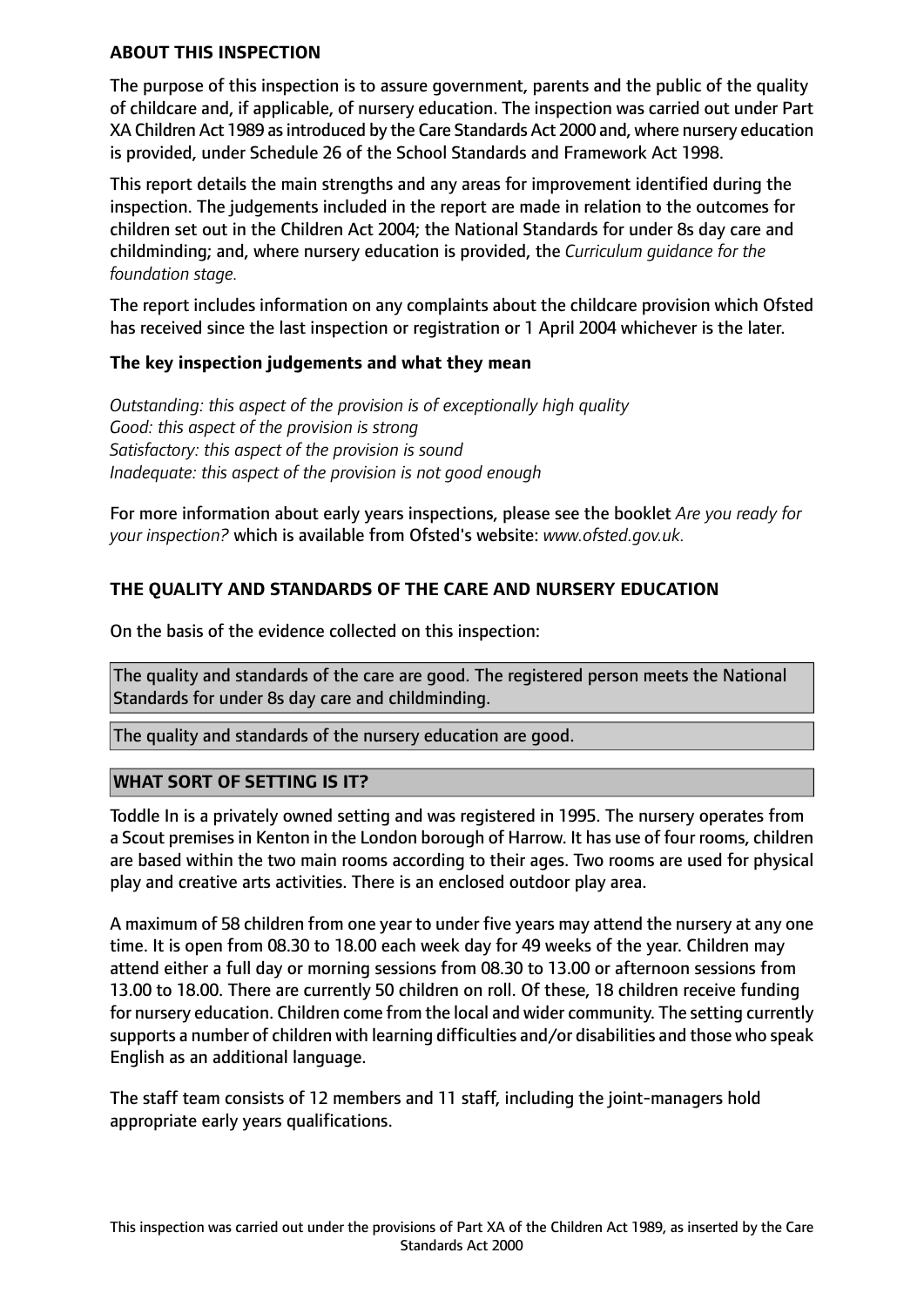The setting is an accredited member of Pre-School Learning Alliance and receives support from the Local Authority.

## **THE EFFECTIVENESS OF THE PROVISION**

## **Helping children to be healthy**

## The provision is good.

Children's good health is fully promoted as staff implement effective hygiene procedures to minimise the risk of infection across the nursery. This includes the regular cleaning of tables before and after meal times and staff wear protective clothing when changing nappies. Children are learning excellent hygiene practices and developing self-care skills. For example, children help themselves to disposable tissues to blow their noses and the older children show the younger ones where they can safely dispose off used tissues. Staff encourage children to wash hands at appropriate times. Children are developing an understanding of why it is important to maintain good personal hygiene as staff have on-going discussions with them. Good procedures for administering medication and managing accidents are in place and eight staff hold a current first aid certificate. This helps to ensure children are well looked after.

Children enjoy a well-balanced diet. There are good systems in place to ensure that staff are aware of and adhere to children's individual dietary requirements. The management team plan and prepare a range of nutritious meals and snacks such as chicken or quorn casserole with mixed vegetables, fresh fruit and raw vegetables. Children are beginning to understand the importance of healthy eating and the effect it has on their bodies. For example, when staff ask why is it important to eat fresh fruit and raw vegetables, children answer 'to make big muscles' and 'keep nice skin'. Children enjoy relaxed sociable meal times as they sit with staff and chat about their day. Their independence is promoted at meal and snack times as they serve themselves routinely and pour their own drinks. Staff are always close by to offer support when needed. Fresh drinking water is available to all children throughout the day.

Children participate enthusiastically in a range of physical activities. Staff have a good understanding of each child's stage of development and support children appropriately. Children are confident to try out new skills. Younger children develop control of their bodies when playing with slide, ball pond, see-saw and tunnel. They thoroughly enjoy joining in action songs, for example, children giggle as they 'stretch necks like giraffe'. Older children show good awareness of space, as they steer wheeled toys around each other. They participate in many activities to help develop small muscle movements as they knead and roll dough, use scissors and tweezers as they pick up and release various items. The available outdoor area is used to provide a range of activities to help children develop a positive attitude to physical exercise and fresh air. Staff are keen to develop this area to provide further play opportunities for all children.

## **Protecting children from harm or neglect and helping them stay safe**

The provision is good.

The good organisation of space allows children to play, eat and relax in comfort. The premises are reasonably maintained. The attractive displays of posters and children's artwork make the environment welcoming which contributes to the children's sense of self-worth and a feeling of being valued. Staff greet children and their parents warmly as they arrive for the day helping them to feel secure. Toys and resources are set up attractively to encourage children to play and they are developing independence skills as they self-select the resources.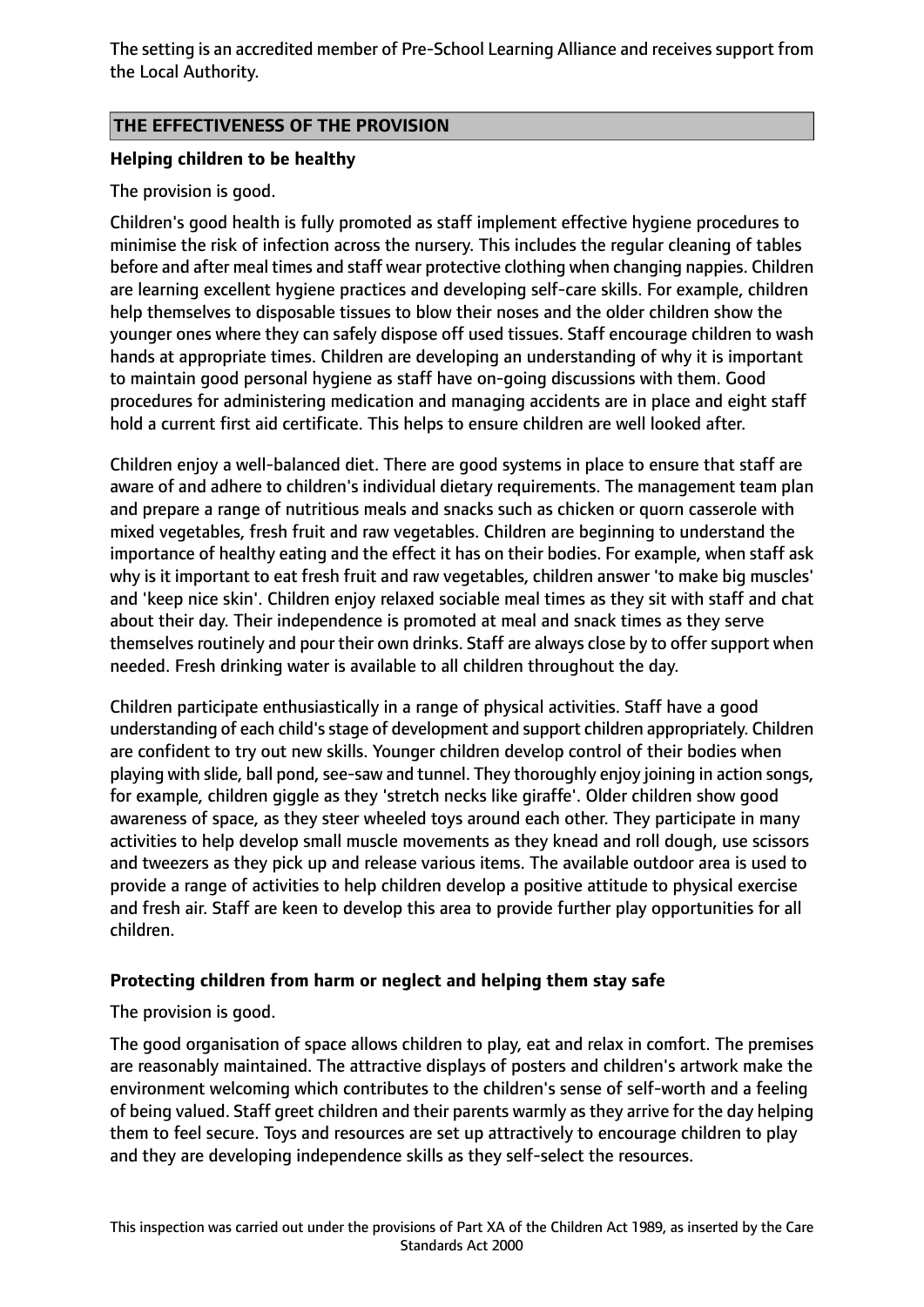Strong emphasis is placed on children's safety and security. Thorough risk assessments are carried out to reduce possible risks on the premises and before outings. Clear fire evacuation procedures are in place and regular fire drills are carried out. This ensures children and staff can leave the premises safely in the event of an emergency. Children are well supervised as staff are vigilant and deployed effectively.

Children's welfare is safeguarded as the staff continuously update their knowledge and understanding of child protection. Suitable policies and procedures are in place in the event of suspected abuse and an allegation against staff. Children are safeguarded in the nursery as they are cared for by staff who are appropriately vetted to care for them. Other precautions are in place to protect children, for example, all visitors are required to sign in and out of the premises.

## **Helping children achieve well and enjoy what they do**

## The provision is good.

Children enjoy their time at the nursery. All children are making good progress in their development. This is because staff place an emphasis on their emotional well-being. Parents are encouraged to settle their children and staff work well with parents to ensure this is successful, for example, asking parents to write down care words to meet children's individual needs. Each child has a key worker who is responsible for coordinating their care and development. Children benefit from the warm and friendly interaction they have with staff. Staff give appropriate support and encouragement to all children. Consequently, children are confident to approach them and express their needs.

Children are cared for in two separate base rooms, for example, under twos and over twos. All ages of children enjoy spending time together at specific times during the day. Older children show care and concern for the younger ones. The younger children are learning to play cooperatively together, forming friendships with others. The Birth to three matters framework, which supports children in their earliest years, is incorporated into the planning of the routine and activities. They have access to a range of good quality resources that are suitable for their age and promote their learning. For example, interactive toys, art activities, imaginative play and books. They are becoming competent learners, as they cut, construct, and paint with obvious pleasure. Children have access to tactile play experiences for example, play dough, sand and dry and wet spaghetti. However, children do not spend enough time in exploring a wide range of materials on a daily basis. They have lots of fun as they energetically join in action songs.

# Nursery Education:

The quality of teaching and learning is good. Staff have a good knowledge and understanding of the Foundation Stage of learning and how children learn and progress. They plan a well-balanced curriculum which helps children to make good progress in all areas of their development. Planning is thorough and the short term plans clearly show the purpose of all activities. Teaching sessions are well organised to allow children to participate at their own level. Staff observe individual children's development and record progress on tracking sheets. This identifies the next steps of learning for children. This information is verbally shared by the key-worker with the rest of the staff team. Although, this may not ensure all children are appropriately challenged in their activities.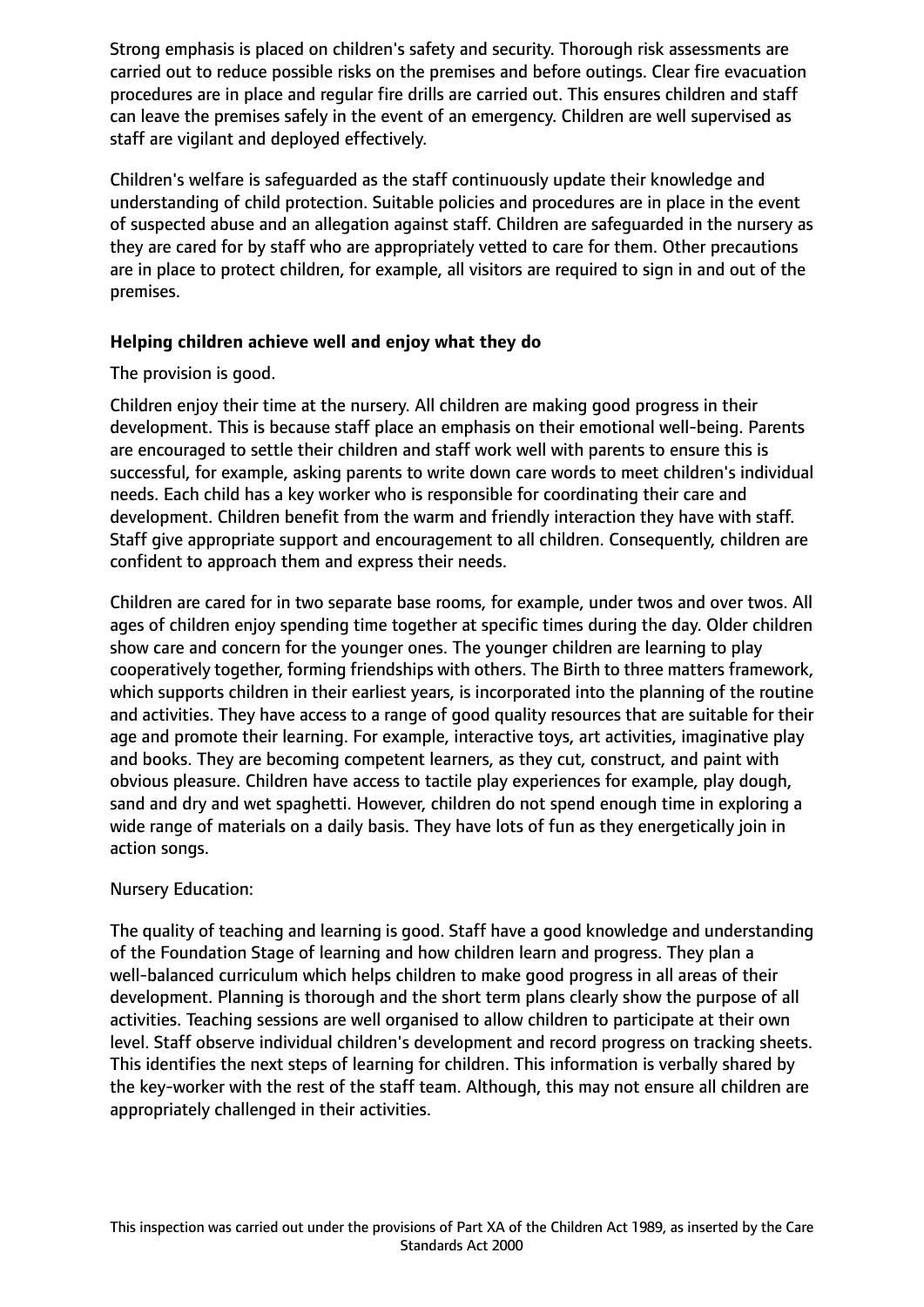Children's personal, social and emotional development is well fostered. Staff carefully consider the lay out of the play room and set out toys and resources to enable children to make choices independently. They are interested, excited and motivated to learn as they persist at chosen activities. They are gaining self-confidence and esteem as they explore 'All about Me' and 'My Friends' through various well-planned activities. For example, they look in mirrors and discuss the colour of their eyes and hair and compare with their peers. They explore how tall they are in comparison to others around them. Children make hand moulds and feet prints and proudly talk through the process. They are developing their number and problem solving skills as they participate in a wide range of activities, for example, calculating, threading, posting, measuring and constructing.

Children's speaking and listening skills are progressing well. They make valuable contributions and express their own views and thoughts at discussion time. Many children recognise their own and their friends' name labels in the environment. They write spontaneously and for a variety of purposes, for example, shopping lists during role-play in home corner. Children listen attentively to stories and staff use props such as puppets and story-sacks to provide further support for children with English as an additional language and/ or learning difficulties. Children are finding out about their environment as they observe the life cycle of the butterfly and are thrilled when they release the butterflies in the garden. They have lots of fun as they explore the neighbourhood, take photographs of buildings, develop these and use them to construct their own models. They explore colour, texture and shape as they stick with a variety of materials, paint and draw. They spend purposeful time participating in planned music and movement sessions. These help them to listen to instructions and move imaginatively. They particularly enjoy 'going on a Bear Hunt'.

## **Helping children make a positive contribution**

## The provision is good.

Children's spiritual, moral, social and cultural development is fostered in a warm and friendly environment. All children are welcomed and play a full part in the setting. They are developing lots of confidence and self-esteem as they explore independently in this safe environment. Children have time to relax and reflect during rest and small group times. Children are learning about the world they live in and beliefs of others as the setting acknowledges and celebrates a variety of festivals. There is a good range of toys and resources to promote children's understanding of disability and diversity, for example, dressing up clothes, dolls, books, posters and puzzles.

Children with learning difficulties and or/disabilities attend the setting. Staff work closely with parents and carers, and other professionals such as the speech therapist to ensure children's individual needs are met effectively. Staff are able to identify concerns relating to children's development and they know the correct procedures to follow. Children benefit from the staff's enthusiasm to develop their skills.

Children are developing a positive self-image as they participate in planned themes such as 'All about me'. Staff offer on going praise and encouragements for children's efforts and achievements. Older children are learning to be thoughtful and kind towards others and understand about taking turns and sharing. Younger children are beginning to learn the boundaries of acceptable behaviour in ways that they can understand. This is because, staff use age-appropriate and positive strategies to mange any difficulties that may arise.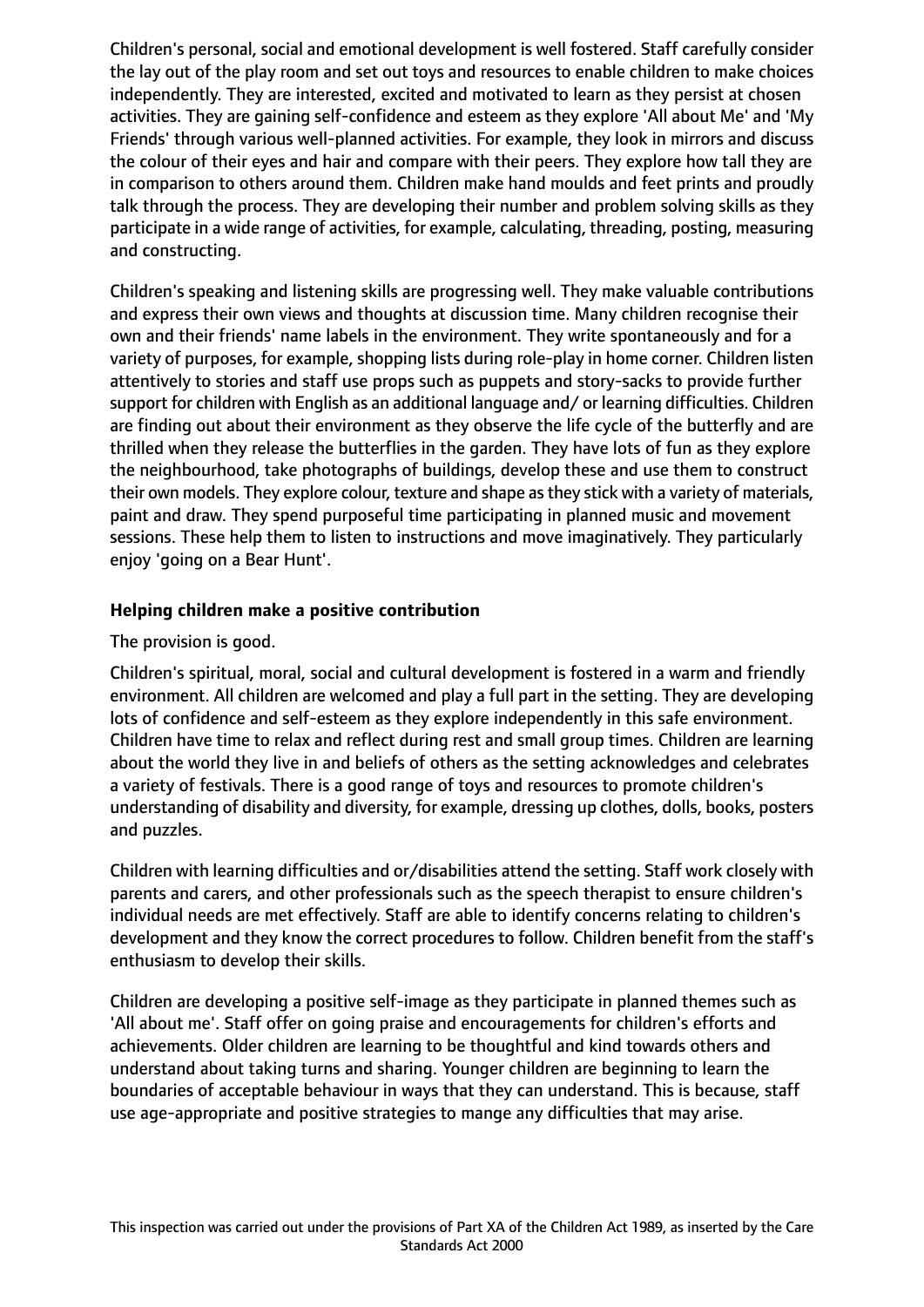Partnership with parents and carers is good. Information about the setting's policies and procedures are readily accessible at each session. Parents are kept informed about the routine and activities through newsletters, the notice board and day to day contact. Therefore, parents are clearly informed of the arrangements for the care of their children. Parents of younger children are given daily written information about their child's routine, activities and food intake. Suitable procedures are in place to share information with parents of older children for example, link books. Informative written developmental reports are provided for all children.

## **Organisation**

The organisation is good.

The leadership and management of the nursery is good. Managers and staff are clear about their role and responsibilities and as a result, the day runs smoothly for the children. Rigorous recruitment procedures are in place. Children's safety and welfare is promoted well. Staff are deployed well which ensures children are well supervised and are secure in engaging in meaningful play.

Good communication systems are in place such as six monthly staff appraisals, staff and planning meetings. Managers monitor the quality of teaching through observing staff and regular one to one meetings. The staff team are committed and enthusiastic in their work with the children. They regularly attend workshops and training courses in order to keep their qualification up-to-date.

The premises are suitably organised and children are happy, secure and confident in their surroundings. The outdoor play area is to be developed to provide further play opportunities. Children's individual needs are met effectively because staff have a good understanding of child care and development and they work well in partnership with parents. Good policies and procedures are in place and work well in practice to keep children healthy and safe. They are regularly reviewed and updated as legislation changes. The setting meets the needs of the range of children for whom it provides.

## **Improvements since the last inspection**

At the last care inspection the setting was asked to ensure that: parents signatures are obtained once medication has been administered to children; parental consent is obtained to seek any necessary emergency medical treatment; the attendance record is accurately maintained; clear procedures are in place for the non-collection of children; and the child protection policy includes procedures to follow if an allegation is made against staff.

The setting asks parents to give written consent before administering any medication as required. It also obtains parents signature after the medication has been administered as good practice. Parents written permission is requested to seek any necessary emergency medical advice or treatment. This promotes children's well-being. The attendance record is updated as children arrive and leave. This ensures the nursery has an accurate record of number of children present at any one time for use in case of an emergency. There is a clear procedure in place to follow if a child is not collected from the nursery. The child protection policy now includes procedure to follow if an allegation is made against staff member or volunteer. This safeguards children's welfare.

Recommendations were also made at the last inspection to improve nursery education programme. The setting has addressed all of them. The setting's long and short term plans